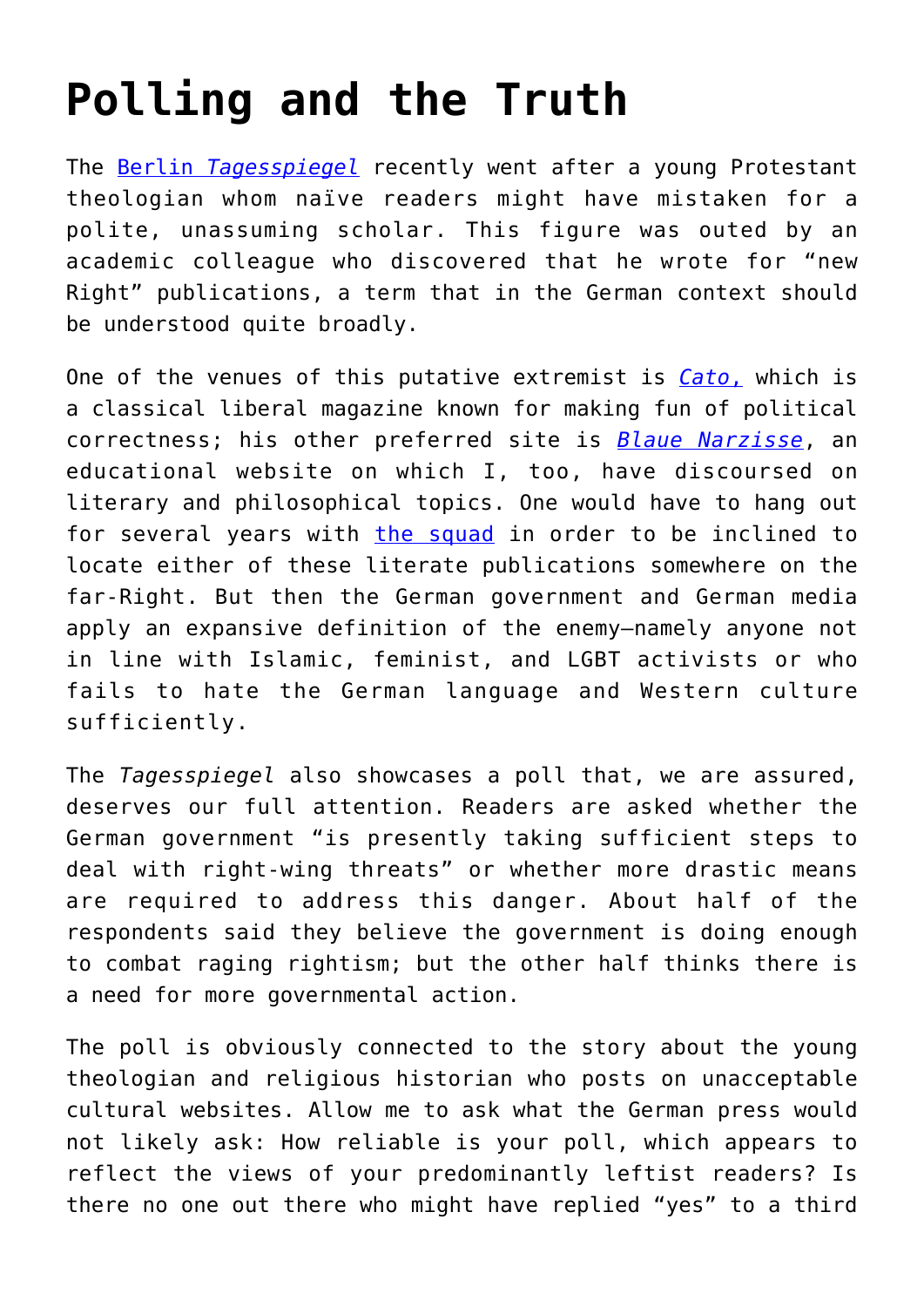question that your employees understandably never raised: "Has the German government gone too far in interfering in people's lives and abridging their civil liberties in search of a right-wing danger, which now includes writing for the wrong satirical or literary website?"

This use of polling to confirm one's sentiments was driven home to me a second time recently when I heard Mara Liasson on [National Public Radio](https://www.wfae.org/nation-world/2021-01-20/during-inaugural-address-biden-calls-for-unity-amid-multiple-national-crises) crowing about Joe Biden's resounding popularity. On the day after his inauguration, Biden's popularity ratings were already in the mid-50s. Unfortunately, the opposition, according to Liasson, can't negotiate with an enormously popular leader because they are caught in an "epistemological crisis."

"Seventy percent Republicans," she informed her audience, "believe the lie that Trump won the election, and that the election was stolen from him."

On December 9, CNN's Harry Enten celebrated Biden's public relations success even more dramatically: "A [new Gallup](https://news.gallup.com/poll/326885/biden-favorability-rises-trump-dips.aspx) [poll](https://news.gallup.com/poll/326885/biden-favorability-rises-trump-dips.aspx) finds that President-elect Joe Biden has a 55% favorable rating and a 41% unfavorable rating. The same poll gives President Donald Trump a 42% favorable rating and a 57% unfavorable rating." A Gallup poll taken on January 19 revealed that Trump's popularity as "a president in transition," had just risen to 57 percent.

Now that Biden's been in office a couple of weeks, one might raise certain obvious questions. Can one really believe that Biden is swimming in approval, as he destroys jobs in the energy sphere, hits us over the head with his now customary "you're-a-racist" shtick, and allows young men who define themselves as women to enter female athletic contests and female locker rooms? (C'mon man!)

What about Biden's determination to keep us from deporting criminal illegals or patrolling our borders; and his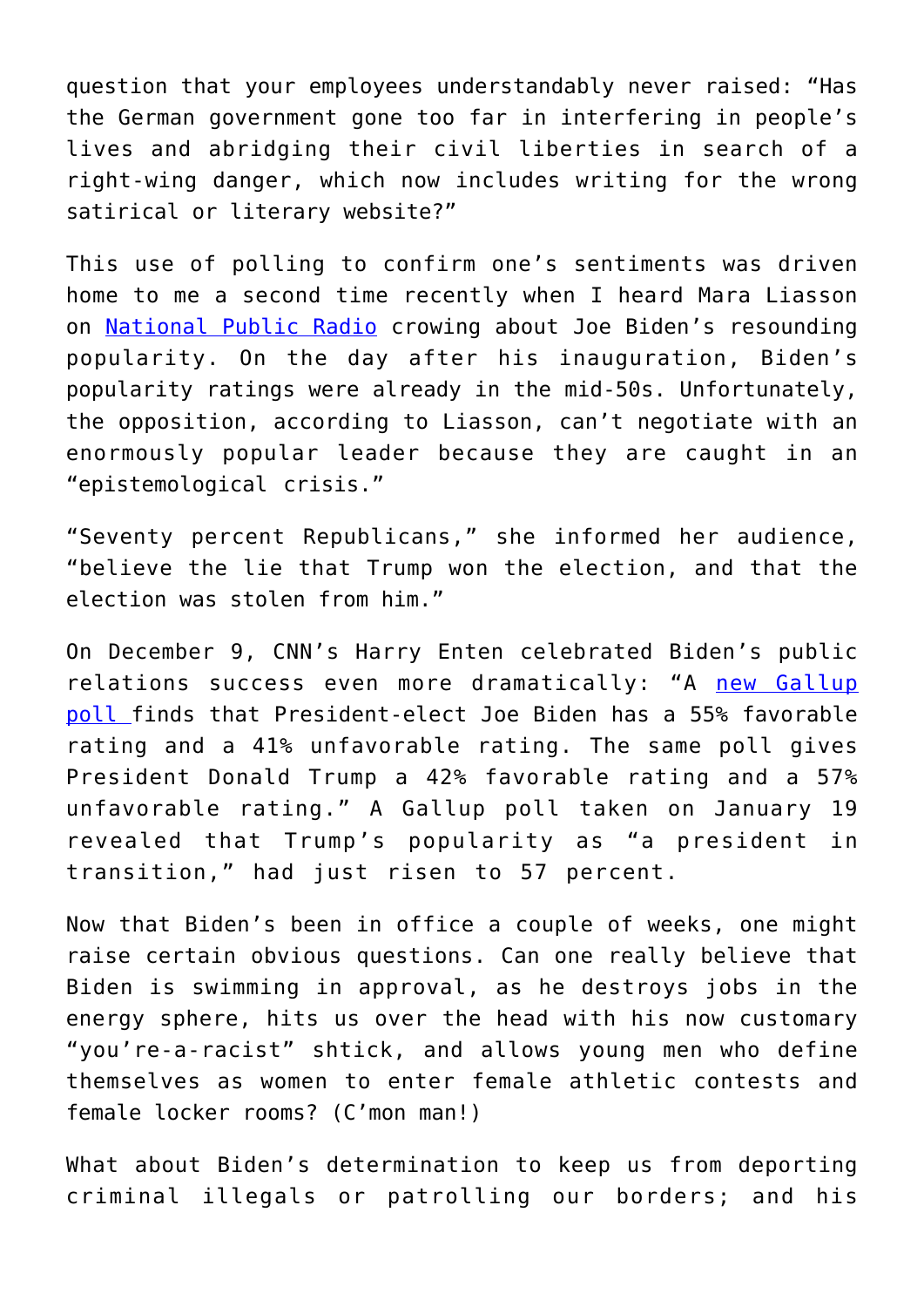commitment to making [Kristen Clarke](https://nypost.com/2021/01/26/this-biden-pick-for-a-top-civil-rights-job-has-an-ugly-history-of-hate/), a black racialist and endorser of Holocaust deniers, head of the Department of Justice Civil Rights Division? One might think that such missteps would hurt a president's poll numbers. It's evident just by listening to him that Joe has trouble stringing together words in a coherent fashion-and it has [nothing to](https://www.bostonherald.com/2020/10/03/howie-carr-media-continue-to-cover-up-joe-bidens-mental-decline/) [do](https://www.bostonherald.com/2020/10/03/howie-carr-media-continue-to-cover-up-joe-bidens-mental-decline/) with a stutter. Since he is no longer running against a president whom the media vilified day and night, it is unlikely that the public will go on ignoring his verbal ineptitude. With Trump gone, even Joe's critics might notice his senility and natural cognitive limits.

Of course, the numbers that issue from Gallup and CNN, as a recent commentary by John Nolte on *Breitbart* revealed, are open to question. [According to Rasmussen](https://www.breitbart.com/politics/2021/01/22/nolte-trumps-exit-approval-rating-higher-than-bidens-entrance-approval-rating/), which Nolte reasonably argues has shown consistently accurate polling, Biden's approval rating on January 22 was at 48 percent. This was well below the 56 percent that Trump enjoyed when he took office in January 2016. We might note that Biden's popularity, according to Rasmussen, was at 48 percent several days ago, that is, before he started doing zany things, like destroying tens of thousands of energy-related jobs with the stroke of a pen. I wouldn't be surprised if Joe's popularity is now taking a hit in the real world, as opposed to the one created by friendly pollsters.

Partisan polling has become an instrument in the Left's toolbox here and in Europe. And not all partisan polling looks as klutzy as the kind featured by the *Tagesspiegel*. Some of our pollsters hide their bias a bit better.

*This [article](https://amgreatness.com/2021/02/03/polling-and-the-truth/) has been republished with permission from American Greatness.*

*Dear Readers,*

—

*Big Tech is suppressing our reach, refusing to let us*